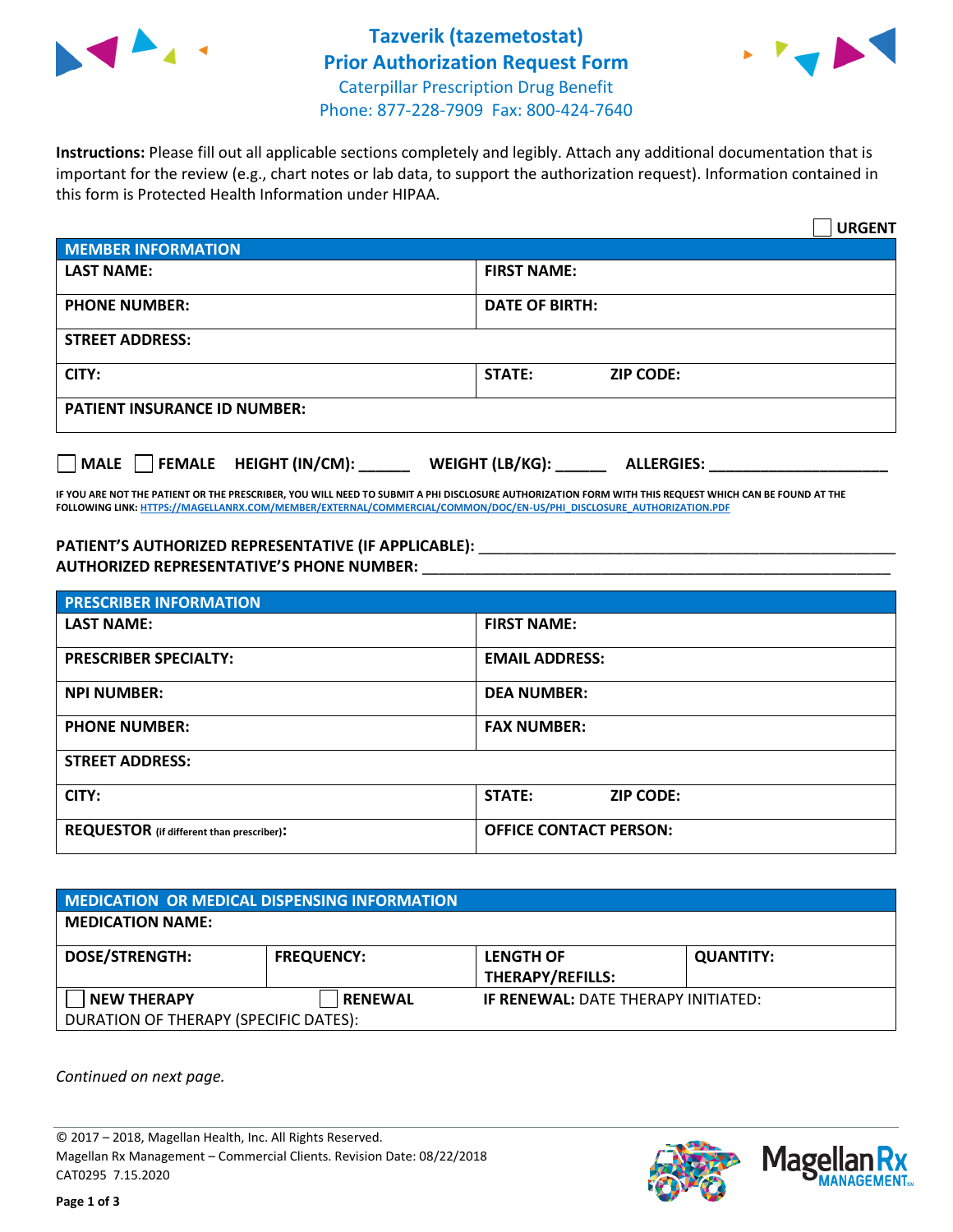



| MEMBER'S LAST NAME: NAME:                                                                                          | <b>MEMBER'S FIRST NAME:</b>                                                                                                 |                                    |  |  |
|--------------------------------------------------------------------------------------------------------------------|-----------------------------------------------------------------------------------------------------------------------------|------------------------------------|--|--|
| 1. HAS THE PATIENT TRIED ANY OTHER MEDICATIONS FOR THIS CONDITION?                                                 |                                                                                                                             | YES (if yes, complete below)<br>NO |  |  |
| <b>MEDICATION/THERAPY (SPECIFY</b>                                                                                 | <b>DURATION OF THERAPY (SPECIFY</b>                                                                                         | <b>RESPONSE/REASON FOR</b>         |  |  |
| DRUG NAME AND DOSAGE):                                                                                             | DATES):                                                                                                                     | <b>FAILURE/ALLERGY:</b>            |  |  |
|                                                                                                                    |                                                                                                                             |                                    |  |  |
|                                                                                                                    |                                                                                                                             |                                    |  |  |
| <b>2. LIST DIAGNOSES:</b>                                                                                          |                                                                                                                             | <b>ICD-10:</b>                     |  |  |
| □ Metastatic epithelioid sarcoma                                                                                   |                                                                                                                             |                                    |  |  |
| □ Locally advanced epithelioid sarcoma                                                                             |                                                                                                                             |                                    |  |  |
| □ Follicular lymphoma                                                                                              |                                                                                                                             |                                    |  |  |
| □ Other diagnosis:<br>$ICD-10$                                                                                     |                                                                                                                             |                                    |  |  |
|                                                                                                                    | 3. REQUIRED CLINICAL INFORMATION: PLEASE PROVIDE ALL RELEVANT CLINICAL INFORMATION TO SUPPORT A                             |                                    |  |  |
| PRIOR AUTHORIZATION.                                                                                               |                                                                                                                             |                                    |  |  |
| <b>Clinical Information:</b>                                                                                       | Please answer the following questions for the diagnosis of Metastatic or locally advanced epithelioid sarcoma:              |                                    |  |  |
|                                                                                                                    |                                                                                                                             |                                    |  |  |
| Is the patient's disease eligible for complete resection? $\Box$ Yes $\Box$ No                                     |                                                                                                                             |                                    |  |  |
|                                                                                                                    |                                                                                                                             |                                    |  |  |
|                                                                                                                    | Is the patient's disease negative for INI1? $\Box$ Yes $\Box$ No Please submit documentation                                |                                    |  |  |
|                                                                                                                    | Does the patient have an Eastern Cooperative Oncology Group (ECOG) performance status of 0, 1 or 2 (is                      |                                    |  |  |
|                                                                                                                    | ambulatory and capable of all selfcare but unable to carry out any work activities; up and about more than 50% of           |                                    |  |  |
| waking hours)? $\Box$ Yes $\Box$ No                                                                                |                                                                                                                             |                                    |  |  |
|                                                                                                                    |                                                                                                                             |                                    |  |  |
|                                                                                                                    |                                                                                                                             |                                    |  |  |
|                                                                                                                    | Please answer the following questions for the diagnosis of Follicular Lymphoma:                                             |                                    |  |  |
|                                                                                                                    |                                                                                                                             |                                    |  |  |
|                                                                                                                    | Does the patient have histologically confirmed follicular lymphoma? $\square$ Yes $\square$ No Please submit documentation. |                                    |  |  |
|                                                                                                                    |                                                                                                                             |                                    |  |  |
| Has the disease has progressed following at least two prior systemic treatment regimens?                           |                                                                                                                             |                                    |  |  |
| $\Box$ Yes $\Box$ No Please submit documentation.                                                                  |                                                                                                                             |                                    |  |  |
| Are there any other comments, diagnoses, symptoms, medications tried or failed, and/or any other information the   |                                                                                                                             |                                    |  |  |
| physician feels is important to this review?                                                                       |                                                                                                                             |                                    |  |  |
|                                                                                                                    |                                                                                                                             |                                    |  |  |
|                                                                                                                    |                                                                                                                             |                                    |  |  |
|                                                                                                                    |                                                                                                                             |                                    |  |  |
| *Please note: Not all drugs/diagnoses are covered on all plans. This request may be denied unless all required     |                                                                                                                             |                                    |  |  |
| information is received.                                                                                           |                                                                                                                             |                                    |  |  |
| ATTESTATION: I attest the information provided is true and accurate to the best of my knowledge. I understand that |                                                                                                                             |                                    |  |  |
| the Health Plan, insurer, Medical Group or its designees may perform a routine audit and request the medical       |                                                                                                                             |                                    |  |  |
| information necessary to verify the accuracy of the information reported on this form.                             |                                                                                                                             |                                    |  |  |
|                                                                                                                    |                                                                                                                             |                                    |  |  |
|                                                                                                                    |                                                                                                                             |                                    |  |  |
|                                                                                                                    |                                                                                                                             |                                    |  |  |